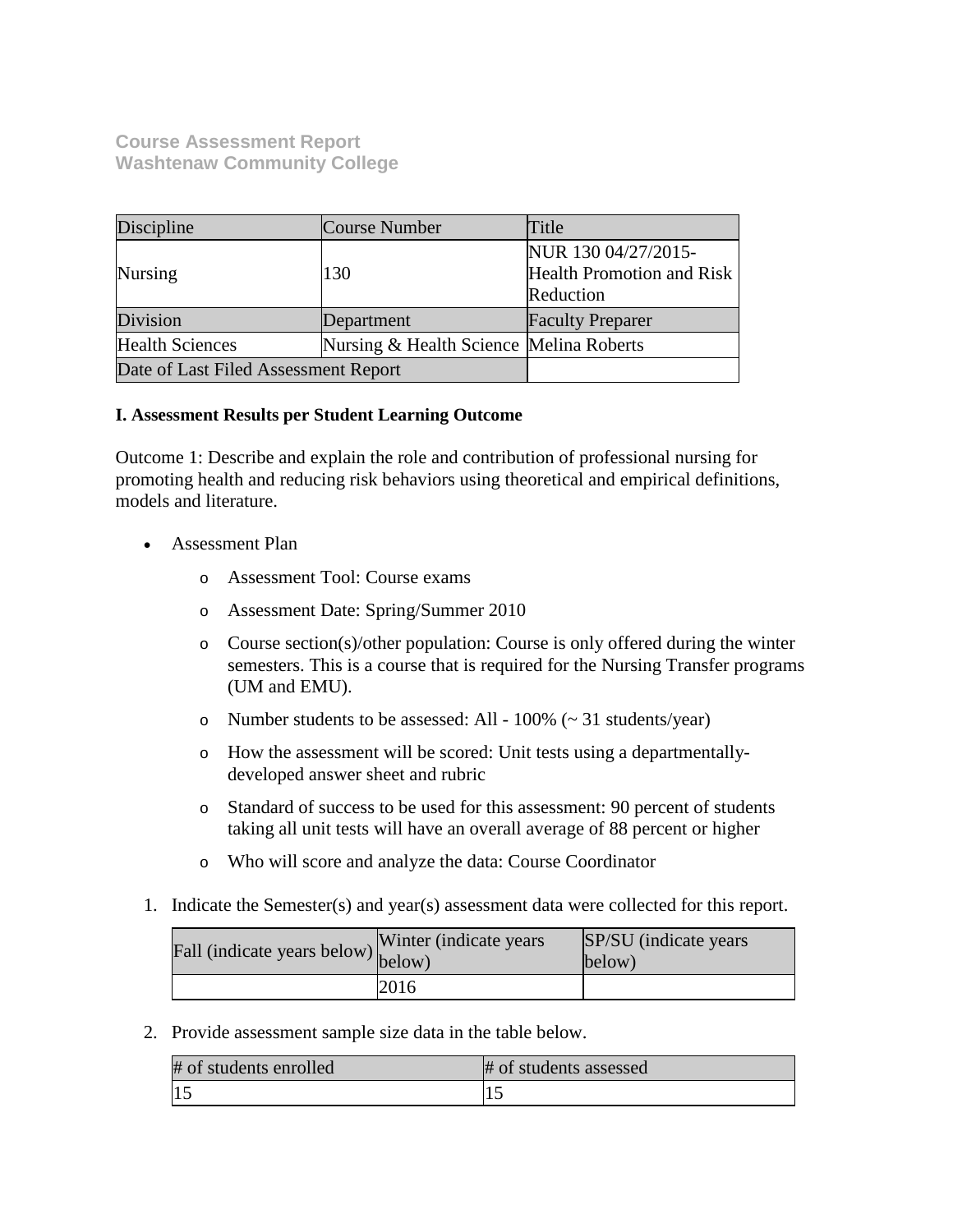3. If the number of students assessed differs from the number of students enrolled, please explain why all enrolled students were not assessed, e.g. absence, withdrawal, or did not complete activity.

Assessed all students

4. Describe how students from all populations (day students on campus, DL, MM, evening, extension center sites, etc.) were included in the assessment based on your selection criteria.

Assessed all students

5. Describe the process used to assess this outcome. Include a brief description of this tool and how it was scored.

All students were given the exam. The Blackboard test was scored using an answer key. Data was collected.

6. Briefly describe assessment results based on data collected for this outcome and tool during the course assessment. Discuss the extent to which students achieved this learning outcome and indicate whether the standard of success was met for this outcome and tool.

### Met Standard of Success: No

1 of the 15 students scored 88% or higher on the Promotion Exam. An item analysis was not conducted due to technical difficulties in Blackboard. However, in the future an item analysis will be conducted to examine each item prior to submitting the course change. If less than 73% of the students correctly answered the question, the content will be reviewed to identify areas of improvement.

7. Based on your interpretation of the assessment results, describe the areas of strength in student achievement of this learning outcome.

Most students performed satisfactory in their first application-style test exam. This type of exam is extremely different than any exam taken thus far in the nursing program, and the most students performed at a passing grade level.

8. Based on your analysis of student performance, discuss the areas in which student achievement of this learning outcome could be improved. If student met standard of success, you may wish to identify your plans for continuous improvement.

The students did not meet the standard of success. I recommend that the standard of success be changed to meet the current requirements of the SON at WCC and the agreement with the SON at EMU. I recommend that the standard of success be that 90% students must pass the chosen exams at a 78% of higher.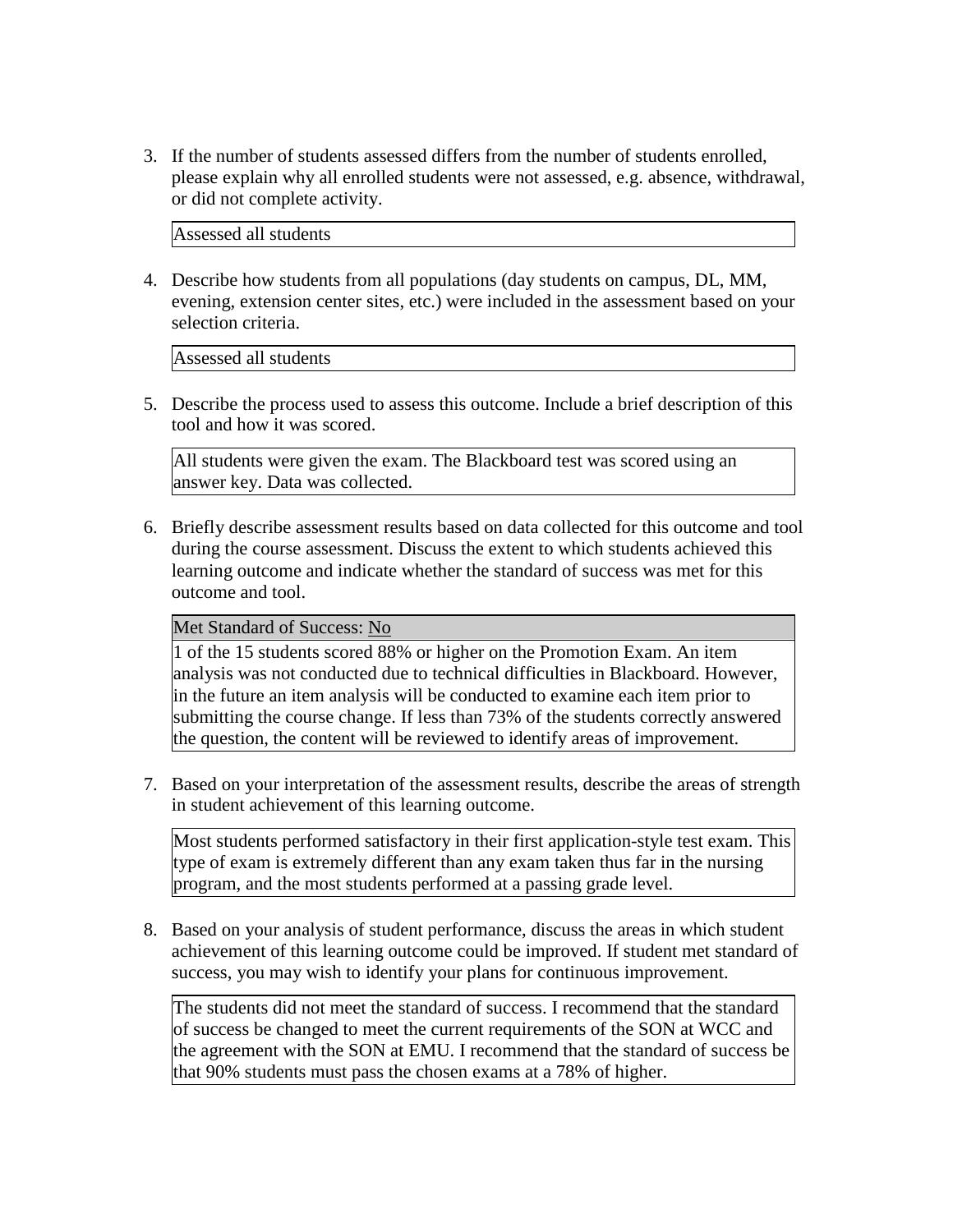Outcome 2: Describe scientific principles of nutrition across the life span and how they contribute to health and healthy lifestyle behaviors.

- Assessment Plan
	- o Assessment Tool: Course exams
	- o Assessment Date: Spring/Summer 2010
	- o Course section(s)/other population: Course is only offered during the winter semesters (one section) - required course for the Nursing Transfer programs (EMU and UM)
	- o Number students to be assessed: All or 100% of all students (~ 31 students/year)
	- o How the assessment will be scored: Unit tests using a departmentallydeveloped answer sheet and rubric
	- o Standard of success to be used for this assessment: 90 percent of students taking all unit tests will have an overall average of 88 percent or higher
	- o Who will score and analyze the data: Course Coordinator
- 1. Indicate the Semester(s) and year(s) assessment data were collected for this report.

| Fall (indicate years below) below) | Winter (indicate years) | <b>SP/SU</b> (indicate years)<br>below) |
|------------------------------------|-------------------------|-----------------------------------------|
|                                    | 2016                    |                                         |

2. Provide assessment sample size data in the table below.

| # of students enrolled | # of students assessed |
|------------------------|------------------------|
|                        |                        |

3. If the number of students assessed differs from the number of students enrolled, please explain why all enrolled students were not assessed, e.g. absence, withdrawal, or did not complete activity.

All students were assessed.

4. Describe how students from all populations (day students on campus, DL, MM, evening, extension center sites, etc.) were included in the assessment based on your selection criteria.

All students assessed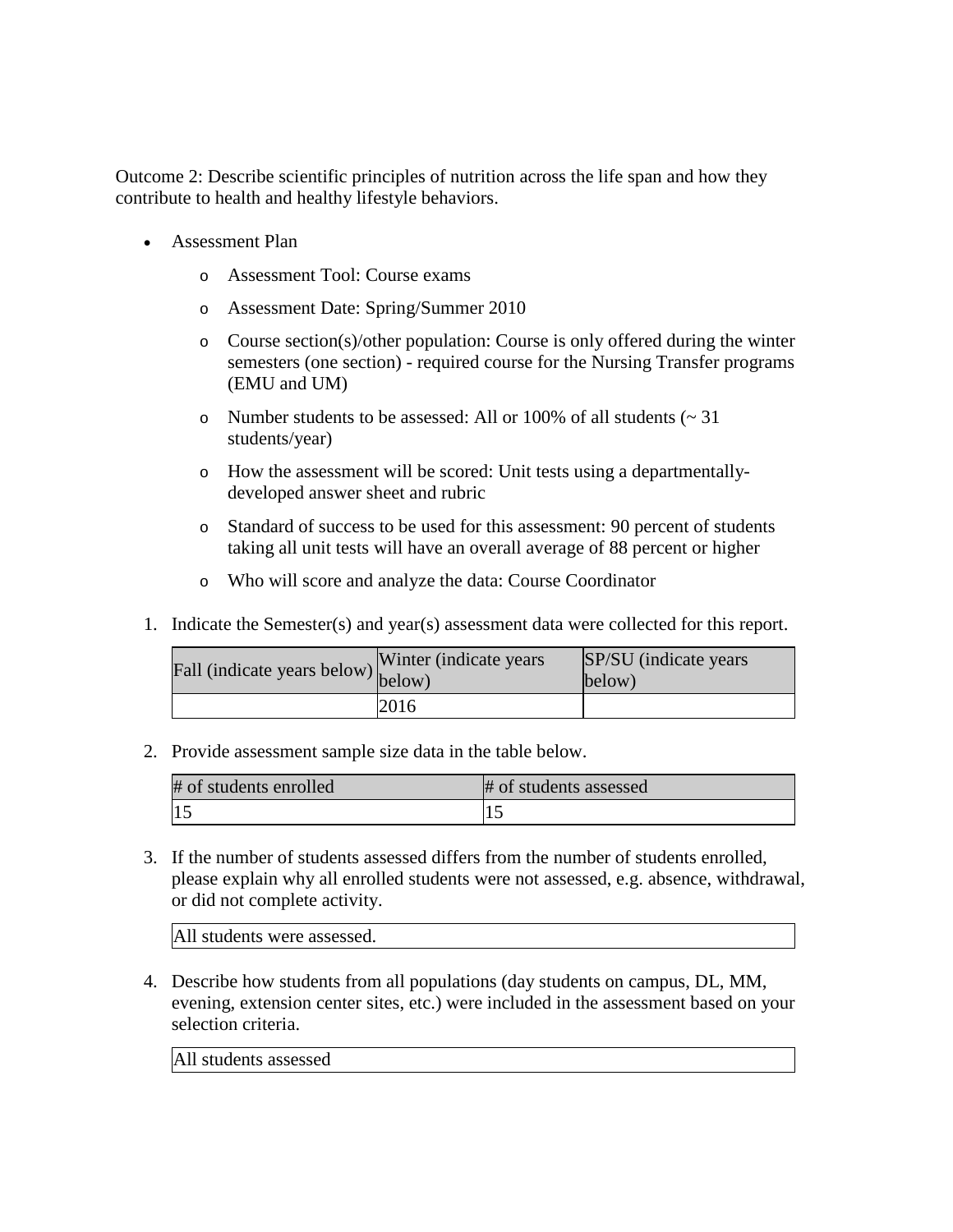5. Describe the process used to assess this outcome. Include a brief description of this tool and how it was scored.

All students were give the Blackboard exam in Nutrition which was scored using an answer key.

6. Briefly describe assessment results based on data collected for this outcome and tool during the course assessment. Discuss the extent to which students achieved this learning outcome and indicate whether the standard of success was met for this outcome and tool.

### Met Standard of Success: No

12 of the 15 students scored 88% or higher on the Nutrition Exam. An item analysis was not conducted due to technical difficulties in Blackboard. However, in the future an item analysis will be conducted to examine each item prior to submitting the course change. If less than 73% of the students, correctly answered the question, the content will be reviewed to identify areas of improvement.

7. Based on your interpretation of the assessment results, describe the areas of strength in student achievement of this learning outcome.

Most students performed satisfactory in their second application-style test exam. This type of exam is extremely different from any exam taken thus far in the nursing program, and the most students performed at a passing grade level. One can see the improvement in scores from the first outcome to the second outcome showing improvement in taking application-style test exams.

8. Based on your analysis of student performance, discuss the areas in which student achievement of this learning outcome could be improved. If student met standard of success, you may wish to identify your plans for continuous improvement.

The students did not meet the standard of success. I recommend that the standard of success be changed to meet the current requirements of the SON at WCC and the agreement with the SON at EMU. I recommend that the standard of success be that 90% of students must pass the chosen exams at a 78% of higher.

#### **II. Course Summary and Action Plans Based on Assessment Results**

1. Describe your overall impression of how this course is meeting the needs of students. Did the assessment process bring to light anything about student achievement of learning outcomes that surprised you?

My overall impression is that the students struggled at first with application-style item exams, however they showed improvement. I was surprised that the standard of success was set at an extremely high percent. But, this is upon learning that this